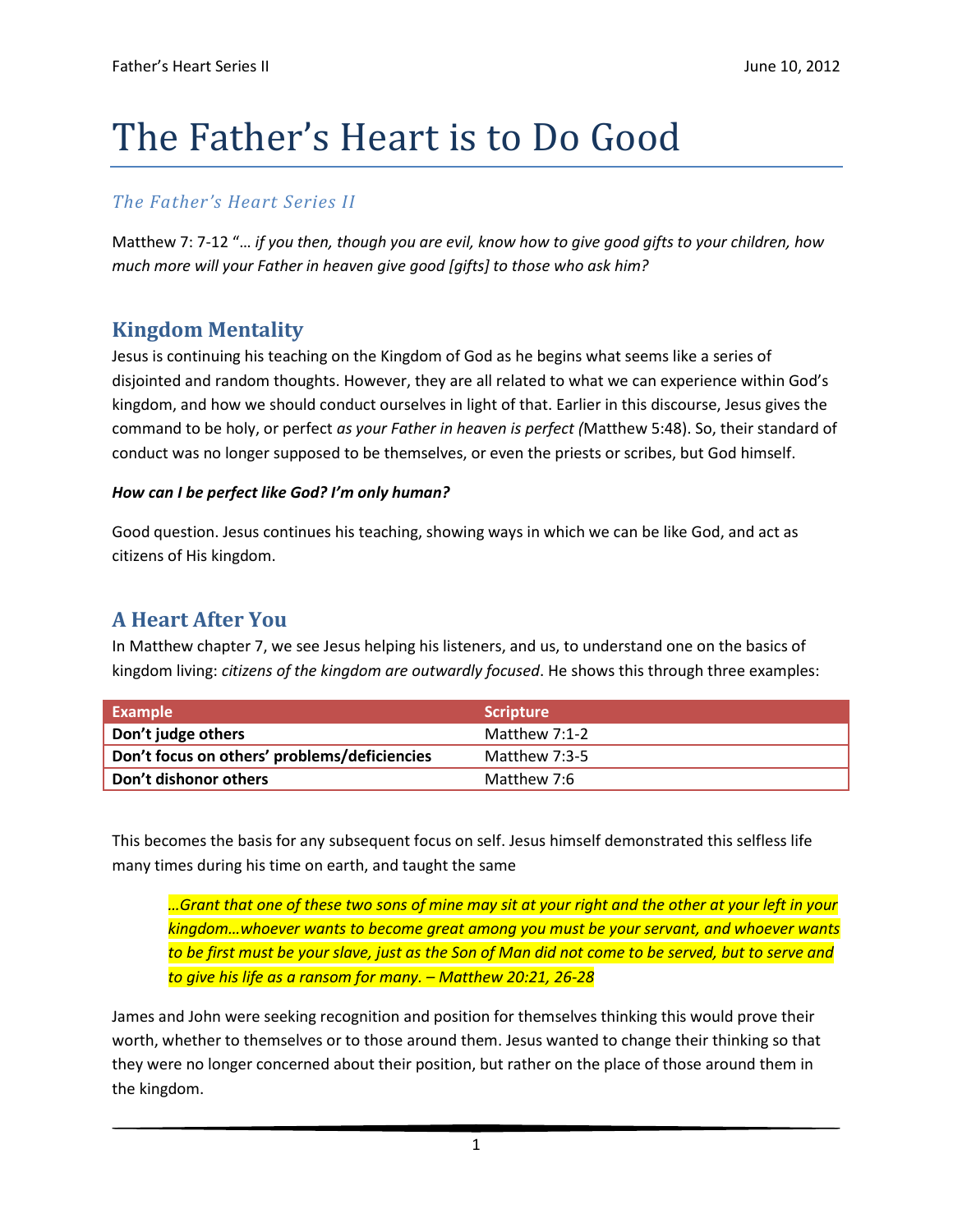#### **Behind the "Ask"**

After Jesus set the stage in the first part of Matthew 7, he opened the door to, not a formula for asking and receiving, but the heart of it.

*Ask, and it will be given to you; seek and you will find; knock and the door will be opened to you. For everyone who asks receives; he who seeks finds; and to him who knocks, the door will be opened – Matthew 7:7-8*

Like James and John, we can make this about our efforts, our formulas, or our position, but in doing so we miss the reality of the kingdom life that is being shown in this teaching. How many times have we sought something –like a job, or money, or people, or even love, friendship or peace, only to never find it? How many doors have we knocked on that didn't open? We've even heard teaching that the finding is in our persistence… to keep knocking until the door is answered.

As true as this last statement is, it is actually not about our efforts to get what we want. Rather, it is about the heart of the One who wants to answer:

| I receive, not because I ask           | I receive because He wants to give             |
|----------------------------------------|------------------------------------------------|
| I find, not because I seek             | I find because He wants me to discover         |
| The door is opened not because I knock | The door is opened because He wants to open it |

We start to see the heart of the Father in this that He wants to meet our needs, our expectations, our desires, and so much more.

Jesus continues with his examples by comparing the similar scenario of parents and children:

*Which of you, if your son asks for bread, will give him a stone, or if he asks for a fish will give him a snake? – Matthew 7:9-10*

Parents love to provide for their children, and wouldn't think of giving them something inappropriate to their request or something damaging to them. The listeners probably imagined their own children asking them for something to eat, and how they would respond with a heart of love, care and compassion for their own children. **How much more** would God show love, care and compassion toward us when we ask?

#### **What is Good?**

Jesus qualifies the heart of God by contrasting the good that people do for their own children, being evil, with God's desire to do good for His

*If you, then though you are evil, know how to give good gifts to your children, how much more will your Father in heaven give good gifts to those who ask him? - Matthew 7:11*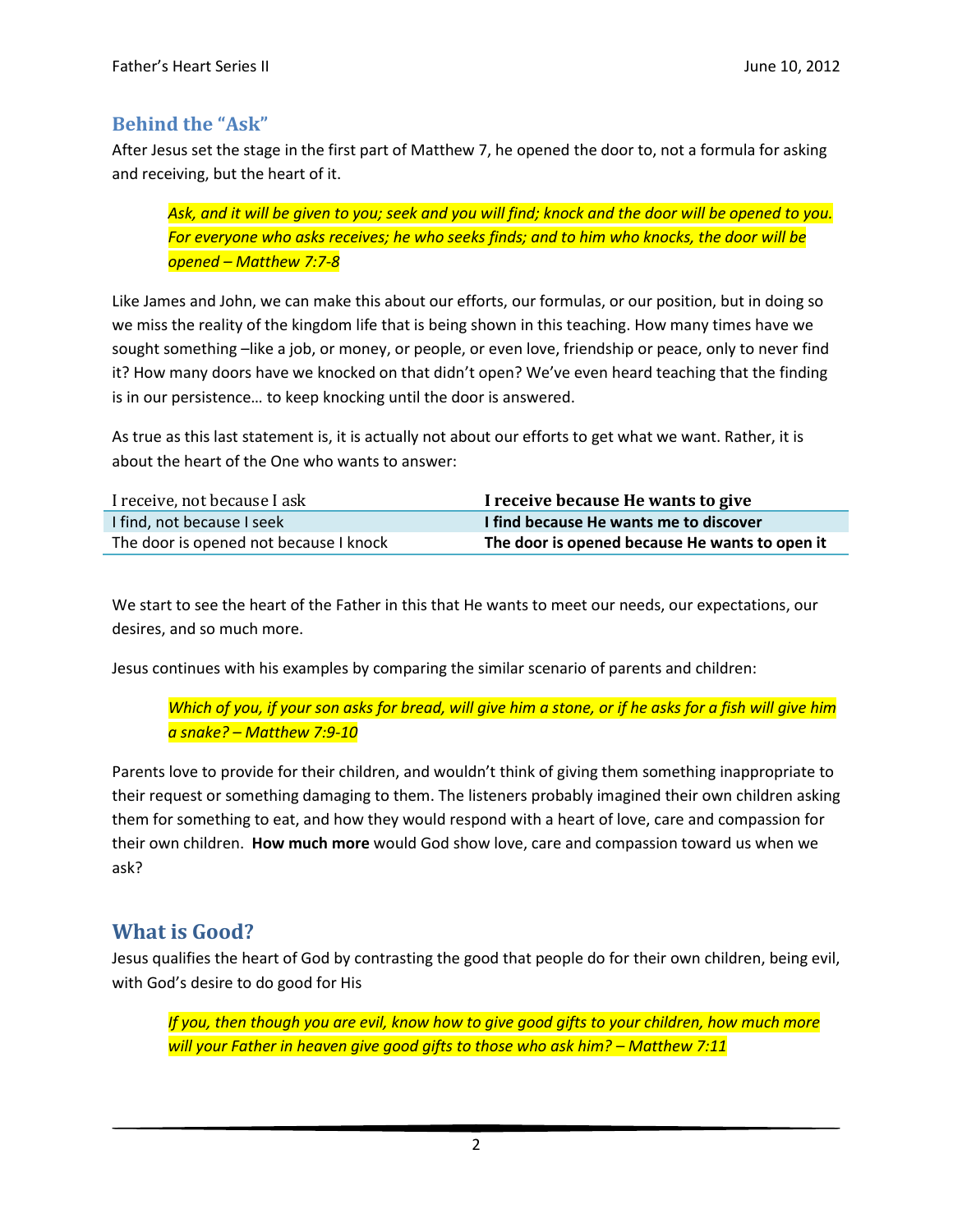Oftentimes, though, we want "good" to be according to our terms. We want what we want, what we think we need, and what we see will fit the situations. Just like James and John, their answer to their dilemma was to "sit at Jesus right and left hand in his kingdom". Jesus however had bigger things in mind for them. Similarly, when we ask, God's desire and will is to do us good, and He will.

*As Jesus started on his way, a man ran up to him and fell on his knees before him. "Good teacher", he asked, "what must I do to inherit eternal life?" "Why do you call me good?" Jesus answered. No one is good except God alone. You know the commandments: do not murder, do not commit adultery, do not steal, do not give false testimony, do not defraud, honor your father and mother." "Teacher", he declared, "all these I have kept since I was a boy" - Mark 10:17-20*

This man was a man of means. A leader. And , by his own admission, a man who did good since he was young. He was looking for the key – the one final thing he could do to secure his position. Now, he was not a bad man, probably not even a selfish man. He was, however a man who didn't understand the heart of the Father, and where his own heart should be. Jesus challenged this man's notion of good.

*Jesus looked at him and loved him. "One thing you lack", he said. "Go, sell everything you have and give to the poor, and you will have treasure in heaven. Then come, follow me". At that the man's face fell. He went away sad because he had great wealth – Mark 10:21-22* 

For Jesus and for the Father, the "good" that the man was looking for was not good enough because it was 1) situational – he was looking for something tangible that he could do or produce to, effectively, trade for entrance into the kingdom; 2) internally focused – while Jesus was offering him eternal relationship (come, follow me), he was looking for temporal justification.

**Good, therefore, is not simply the delivery of the specific question asked, but the meeting of the person where they are to give them what is needed to get them to where they are supposed to be.** 

#### **Jesus As Coach**

Jesus was willing to take this man under his wing, show him much more treasure than he currently had, and show him what life in the kingdom could really be. The man wasn't prepared for this because he thought that what he had, the life he had, was good enough. In this, Jesus was like a coach who sees something in a young player that he cannot see in himself. The best that Jesus could do for him was to open his thinking to a new and better way of life. Jesus was calling the man to be perfect (mature, complete, lacking nothing, content), like his Father in heaven was.

Similarly, Jesus sees in us the potential to be mature, complete, satisfied citizens of his kingdom, and will do what is necessary to get us there. His good is less about the specific circumstance, and more about who we are, and who we are to become.

Because of this, it is necessary to not know the "situational good" that God can do (God answered my request in the way I asked it), but to know that God wants one thing for us, and that is our best. Paul understood this: